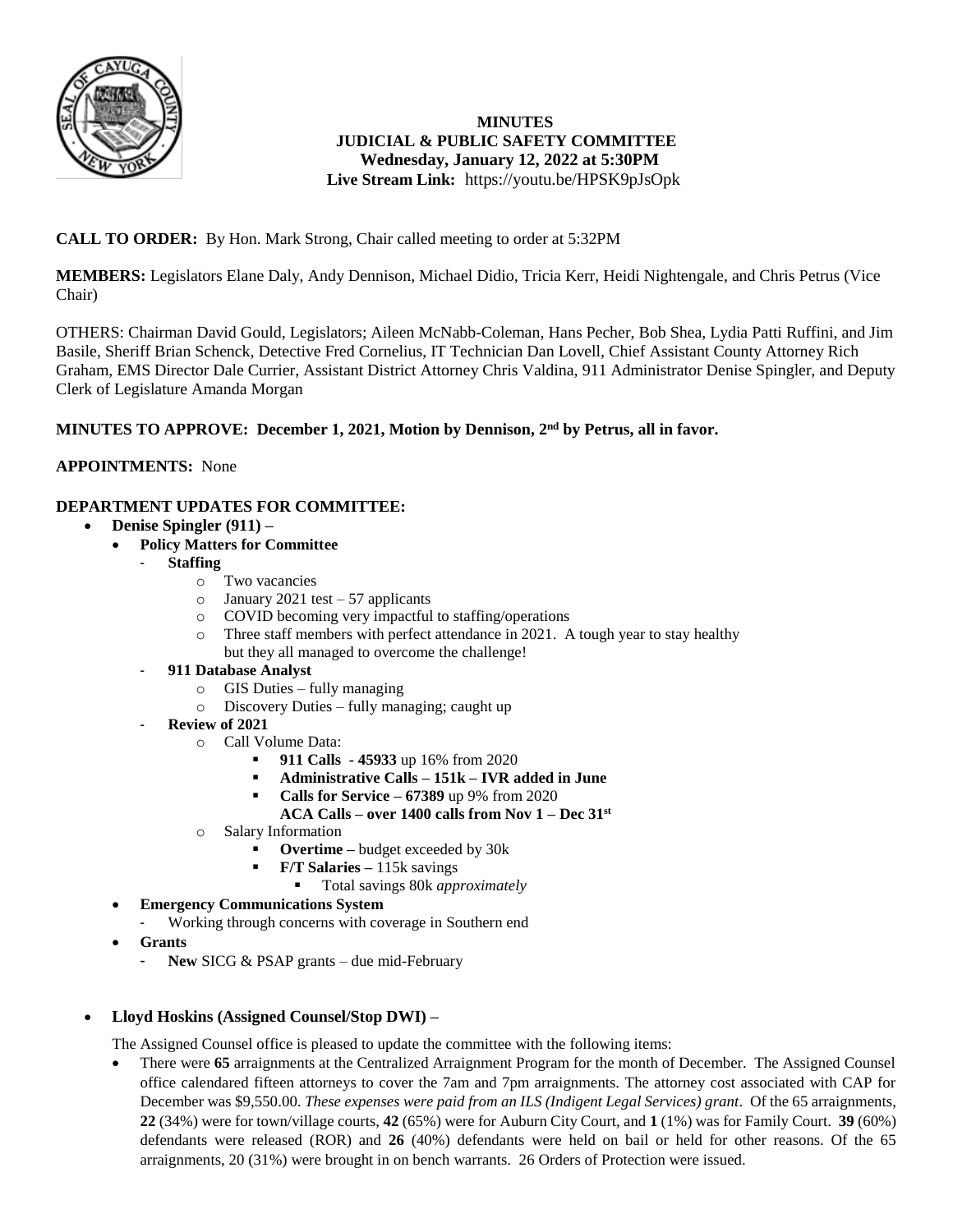- There were 36 Counsel at First Appearance for Auburn City Court and 7 Counsel at First Appearance in town/village courts. The Assigned Counsel office calendared thirteen attorneys to cover the "on-call" arraignments. The attorney cost associated with Counsel at First Appearance for December was \$6,650.00. *These expenses were paid from an ILS (Indigent Legal Services) grant*.
- The Assigned Counsel Program made attorney assignments to **61** defendants in Auburn City Court and **21** defendants in justice courts for December. A total of **29** assignments were made in Family Court.

### **ASSIGNED COUNSEL:**

1-22-JP-1 Appointing Administrator Indigent Defendants (PT) and setting the rate of compensation. **Motion by Petrus, 2 nd by Dennison, all in favor.** 

- **Dr. Adam Duckett (Coroner) No updates**
- **Brittany Antonacci (District Attorney) –**
	- Two resolutions to fill vacancies in the Office (entry level ADA and Deputy Chief ADA)
	- Actively interviewing attorneys for the entry level positions;
	- Unable to fill our vacant administrative staff position due to 2021 salary changes; scheduling a meeting with Civil Service/ HR to discuss options

#### **DISTRICT ATTORNEY:**

#### **Motion by Petrus to bundle JP 2 & 3, 2nd by Daly, all in favor.**

- 1-22-JP-2 Authorizing the District Attorney to fill FT Assistant District Attorney vacancy in the District Attorney's **Office**
- 1-22-JP-3 Authorizing the District Attorney to fill FT Deputy Chief Assistant District Attorney vacancy in the District Attorney's Office

#### **Dale Currier (Fire/EMO) –**

#### HIGHEST PRIORITY

a. EMS SERVICES - Maintaining EMS and ambulance coverage throughout the county continues to be a growing challenge. Of particular note is the increasing daily simultaneous diversions from multiple regional hospitals with some diversions in place for 12 hours.

Additional ambulances FEMA brought into the region to handle patient surge related to the COVID uptick are not available for local day-to-day use.

*b.* EMO partnered with NYS Emergency Management to present 2 sessions of the 3-hour NYS DHSES Tier 3 Emergency Management Training for Local Appointed and Elected Officials. A total of 28 people attended. *Only offered once annually another session will be held at Cayuga Community college at 5:30 p.m. on January 19. We encourage all public officials to attend so they know what their legal responsibilities are for dealing with an emergency before it happens. Participants will know how and why they can do a Local State of Emergency and ask questions related to their community's particular needs.*

#### PLANNING

- a. EMO staff is still hearing from local municipalities who have yet to formally adopt their portion of the revised County Hazard Mitigation Plan. This is very important. The formal adoption of the new plan by the County Legislature and some municipalities allowed them to request approximately \$750,000.00 from FEMA Public Assistance [PA] disaster recovery funds for Tropical Storm Fred damages. We have not been notified when the funding will be made available.
- b. EMO staff are beginning a rewrite of the Mass Casualty Incident [MCI] Plan and the Emergency Operations Center [EOC] Activation Plan. The initial findings of the After-Action Review [AAR] from the August 14 bus accident on the NYS Thruway identified a number of opportunities to improve plans for large incidents.

#### RECOVERY

EMO staff continue to work with NYS DHSES and FEMA on damage assessments and payments for the FEMA funding available from the Tropical Storm Fred.

#### TRAINING

Basic EMT and EMT Refresher courses are now planned for 2022 and lead Course Instructors have been assigned to the courses. A Basic EMT class starts January 8<sup>th</sup> and has 16 people enrolled.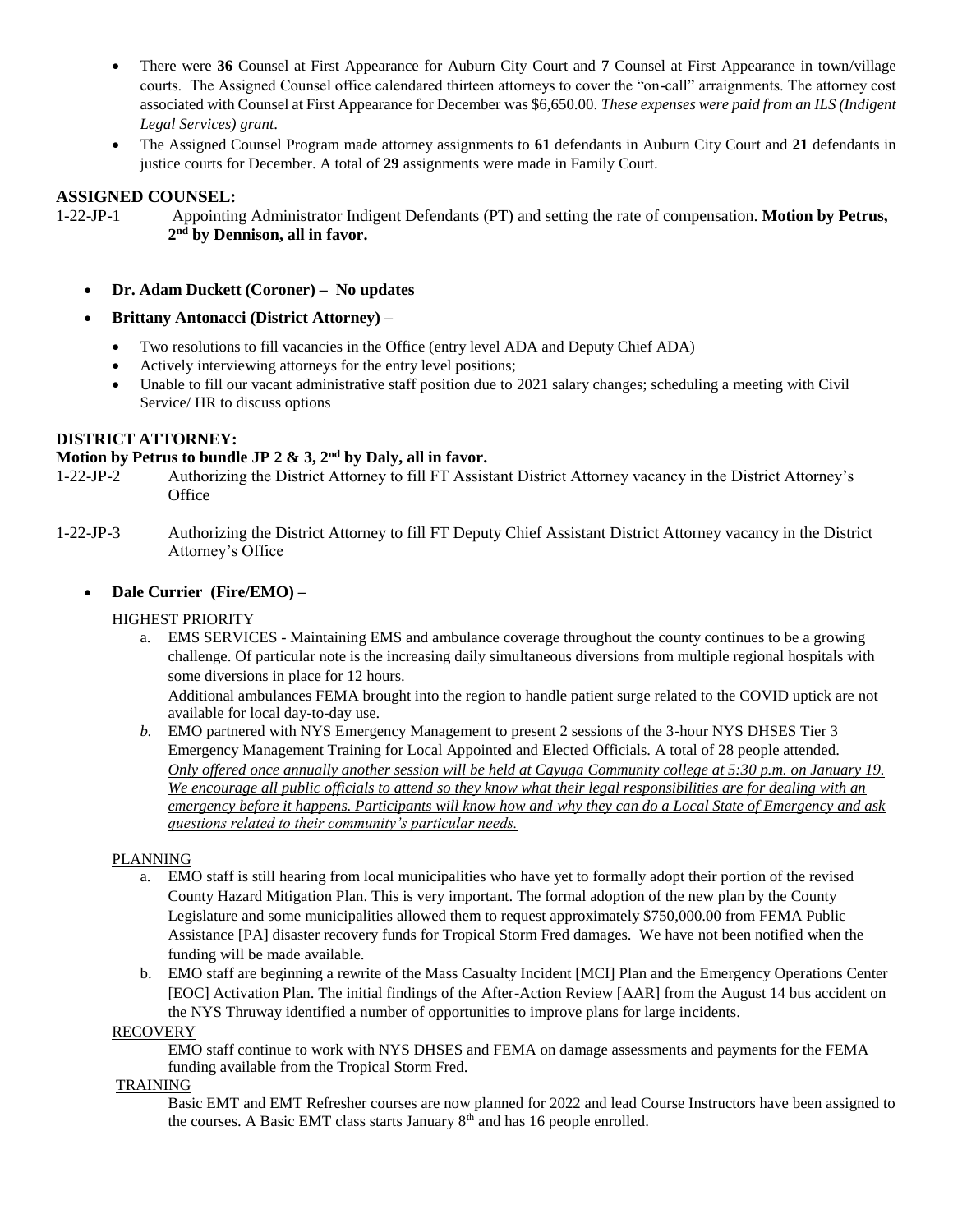# **Jay DeWispelaere (Probation) –**

- o **Staffing**;
	- The department is currently operating at current authorized strength; four clerical positions and 12 Probation Officer titles.
	- Two officers are considering retirement during 2022. These could be the first in a generational transition as a number of officers will reach retirement eligibility beginning this year. One clerical staff member is already over 30 years of service.
	- The Director of Probation, both Probation Supervisors and three of four Senior Probation Officers are all beyond 25 years of service. Several will reach 30 years of service within the next two years.
	- Current workload;
		- o Current open adult cases; 510. This represents a 10 year low for the department.
			- COVID-19 has had a significant impact in receiving probation sentences.
		- o Increased case management efficiency in the department over the last five years has also had a significant impact.
		- o Current caseload assignment is in line with OPCA recommendations and manageable for current staffing levels.
	- Current caseload numbers, and staffing levels, do not allow the department any flexibility to adopt other types of specialized supervision, such as DWI, Sex Offender or Domestic Violence focused caseloads.

#### o **Equipment/Assets:**

- All Probation Officers are issued firearms, pepper spray, handcuffs and radios; firearms were updated in 2018 and are in excellent condition. All other issued equipment has been recently issued or has been updated.
- Radios; all officers carry hand held radios; the department has budgeted for new batteries. All radios should be updated when other county departments are also updated.
- Department vehicles; the department currently operates three vehicles surplused from other departments. The newest vehicle is 8 years old. All three vehicles need to have radios installed; E911 and EMO are assisting with this.
- Ballistic Vests; all Probation Officers are issued body armor and are required to wear it when making field contacts with their caseloads. Five officers currently required updated vests; CCSO and EMO are assisting with funding.

## o **Location and Space Requirements:**

- Main department location is 3rd floor of the County Court House Annex; 1400 sq. feet for ten staff last renovated in the 1990's. Six staff are located in the former Sheriff's Civil Office on the 1<sup>st</sup>. floor.
- Current location lacks; secure storage for evidence; sanitary location to test and maintain urine samples or to properly dispose of test materials; training or conference facility; separated, secure storage for department firearms and ammunition.
- Staff rest rooms open directly into the department's public waiting area, with obvious privacy and security concerns; staff do not have access to shower or changing facilities in the event they are exposed to blood, urine or saliva.

#### o **Upcoming Contracts and Resolutions:**

- **Sex Offender Polygraph Tests;** the department is required to provide for polygraph tests for convicted sex offenders under probation supervision. A new therapist to conduct these tests is required and one has been identified. A draft contract has been provided to the County Attorney for review. A resolution to may be forwarded for the February cycle.
- **Electronic Monitoring services**; at this time the department does not provide Electronic Monitoring services for adult offenders. A small, focused EM program is desirable as an alternative sentence, or as a graduated sanction. Several vendors have been contacted and have provided information regarding their services. Once a vendor is identified, more information will be provided and a resolution and contract for EM services will be brought forward.

#### o **COVID;**

- Prior to the current increase in COVID infections, the department had returned to all staff working in the office as scheduled. Following the Chair's permission to allow discretionary remote work 01/04/22, staff are being given permission to work remotely on a voluntary basis.
- All staff are using current COVID guidelines in the office and while conducting field work.
- Contacts with probationers in the office remains limited to scheduled visits and only as necessary
- Walk in business remains very limited.
- As of the date this report was prepared (01/07/22), one Probation Dept. employee is currently quarantined after a recent positive COVID test.